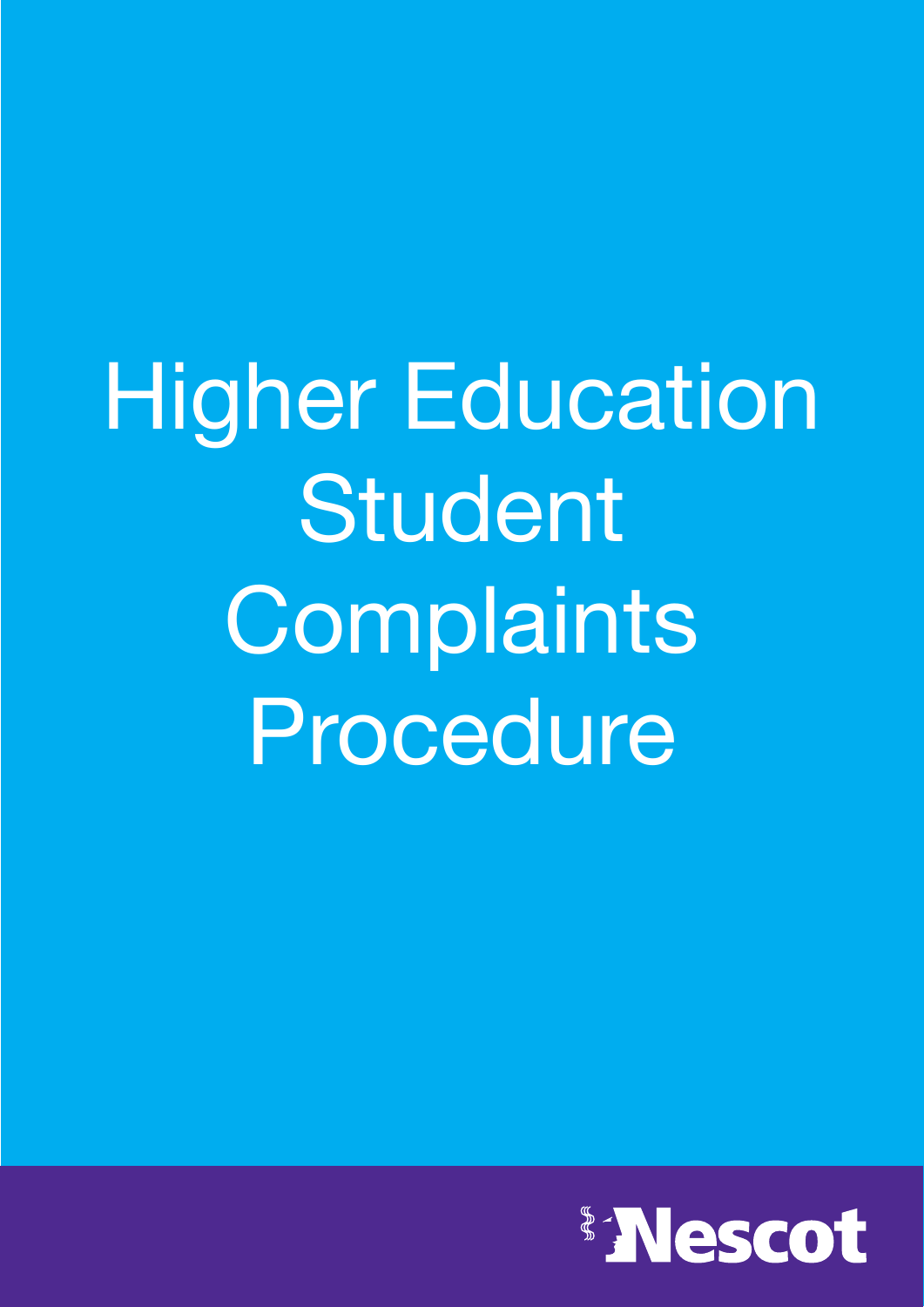

# **Higher Education Student Complaints Procedure**

| Version:           | 3.0                        |
|--------------------|----------------------------|
| Originator:        | Director of Higher         |
|                    | Education/Academic         |
|                    | Registrar                  |
| Approved by:       | <b>HE Board</b>            |
| Date Approved:     | 26th January 2022          |
| Review Interval:   | 3 Years                    |
| <b>Review Date</b> | January 2025               |
| Audience:          | <b>Staff and Governors</b> |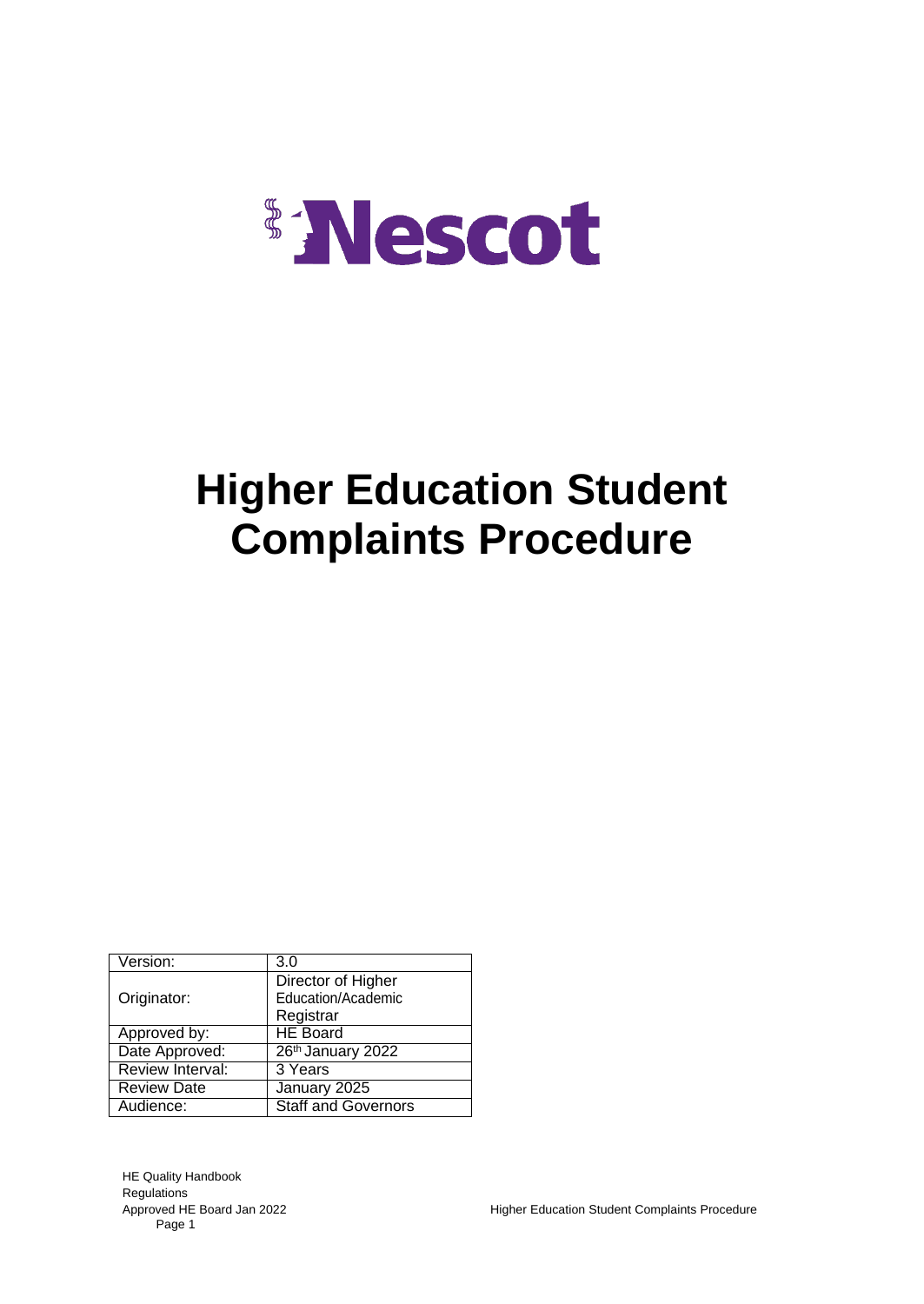# **CONTENTS**

## **1. INTRODUCTION**

Purpose and Scope Malicious and Fabricated Complaints Multi-issue Complaints Collective Complaints Accompaniment and Representation

# **2. INFORMAL STAGE: LOCAL LEVEL RESOLUTION**

#### **3. STAGE 1 FORMAL COMPLAINT: COLLEGE QUALITY OFFICE RESOLUTION**

**Submission** Conduct of Investigation **Outcome** 

#### **4. STAGE 2 FORMAL COMPLAINT: COLLEGE PRINCIPAL RESOLUTION**

#### **5. OFFICE OF THE INDEPENDENT ADJUDICATOR**

**6. GLOSSARY OF TERMS**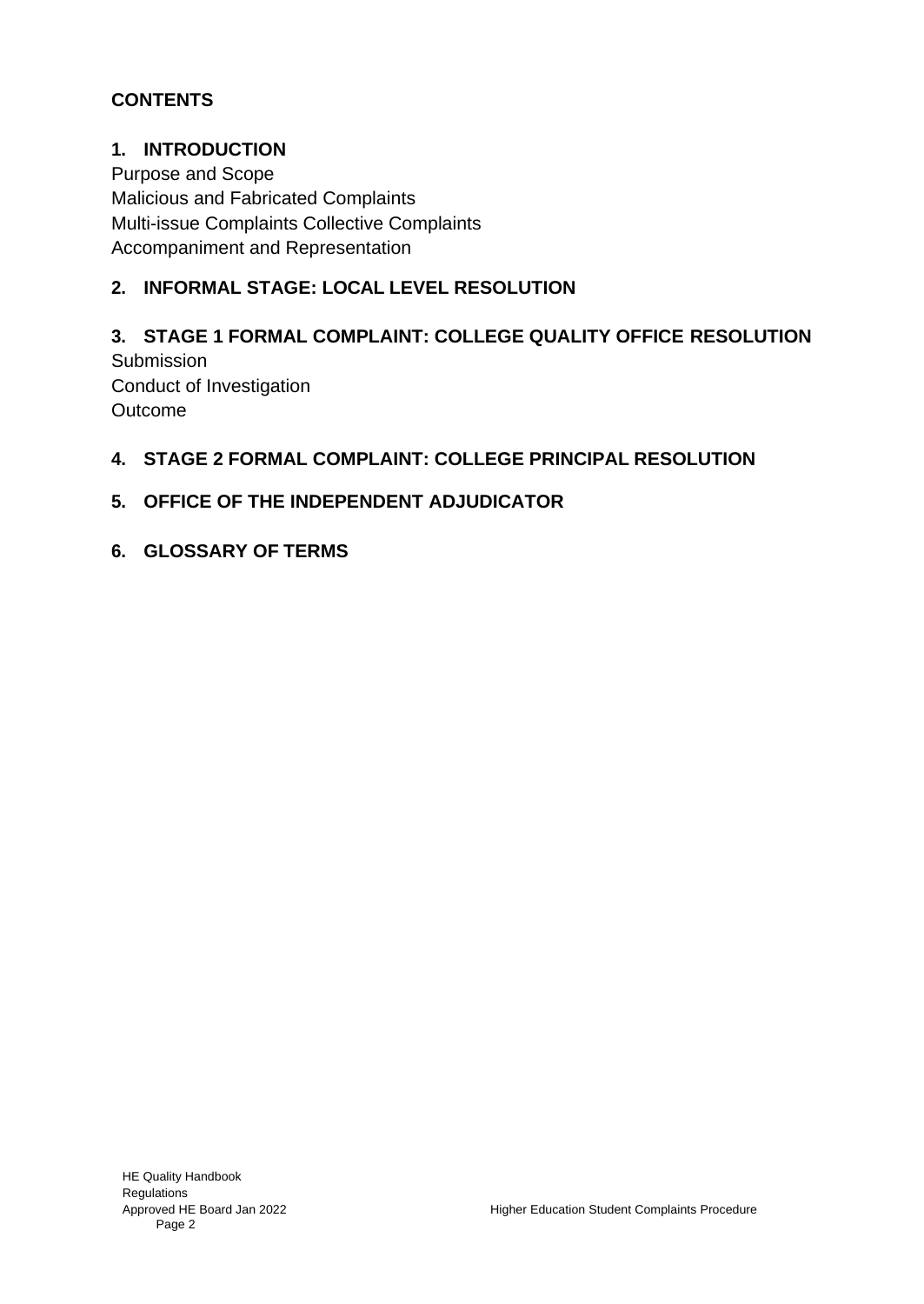#### Purpose and Scope

- 1.1. The HE Student Complaints Procedure constitutes a source of student feedback on the operation of services/facilities, application of procedures and inappropriate staff conduct. It provides an important contribution to the enhancement of College procedures and services, and the improvement of the student experience. The Procedure has been established in order for students to submit legitimate complaints, which will be considered in a fair, timely and efficient manner. It applies to Higher Education (HE) students registered on programmes with:
	- University of Greenwich (Stage 1 Nescot, then UoG under Final Review Procedure)
	- Kingston University (Stage 1 Nescot, then KU stage 2)
	- University of Surrey (Stage 1 Nescot, the UoS stage 2
	- The Open University (all Nescot stages)
	- Pearson Higher National (all Nescot stages)
- 1.2. The following areas will be considered under this Procedure:
	- Complaints about the delivery of courses and related services, if these are unable to be resolved by the relevant Staff and StudentConsultative Committee;
	- Complaints regarding service delivery of administrative or support services;
	- Failure to meet obligations including those outlined in course/student handbooks and other correspondence from the College;
	- Misleading or incorrect information in prospectuses or promotional materials and other College publications;
	- Complaints concerning discrimination, victimisation, harassment andbullying;
	- Complaints about staff conduct.

# 1.3. EXCLUSIONS FROM THE STUDENT COMPLAINTS PROCEDURE

- Any matter relating to assessment and examination procedures or academic appeals – please see the Academic Appeals Procedure;
- Any matter relating to the quality of academic feedback on work such issues should be discussed with the Course team;
- Outcomes of the Student Disciplinary Procedure see the Student Disciplinary Process and Procedures Guide;
- Any matter relating to intellectual property rights see the Intellectual Property Rights Procedure;
- Any matter relating to admissions (including complaints regarding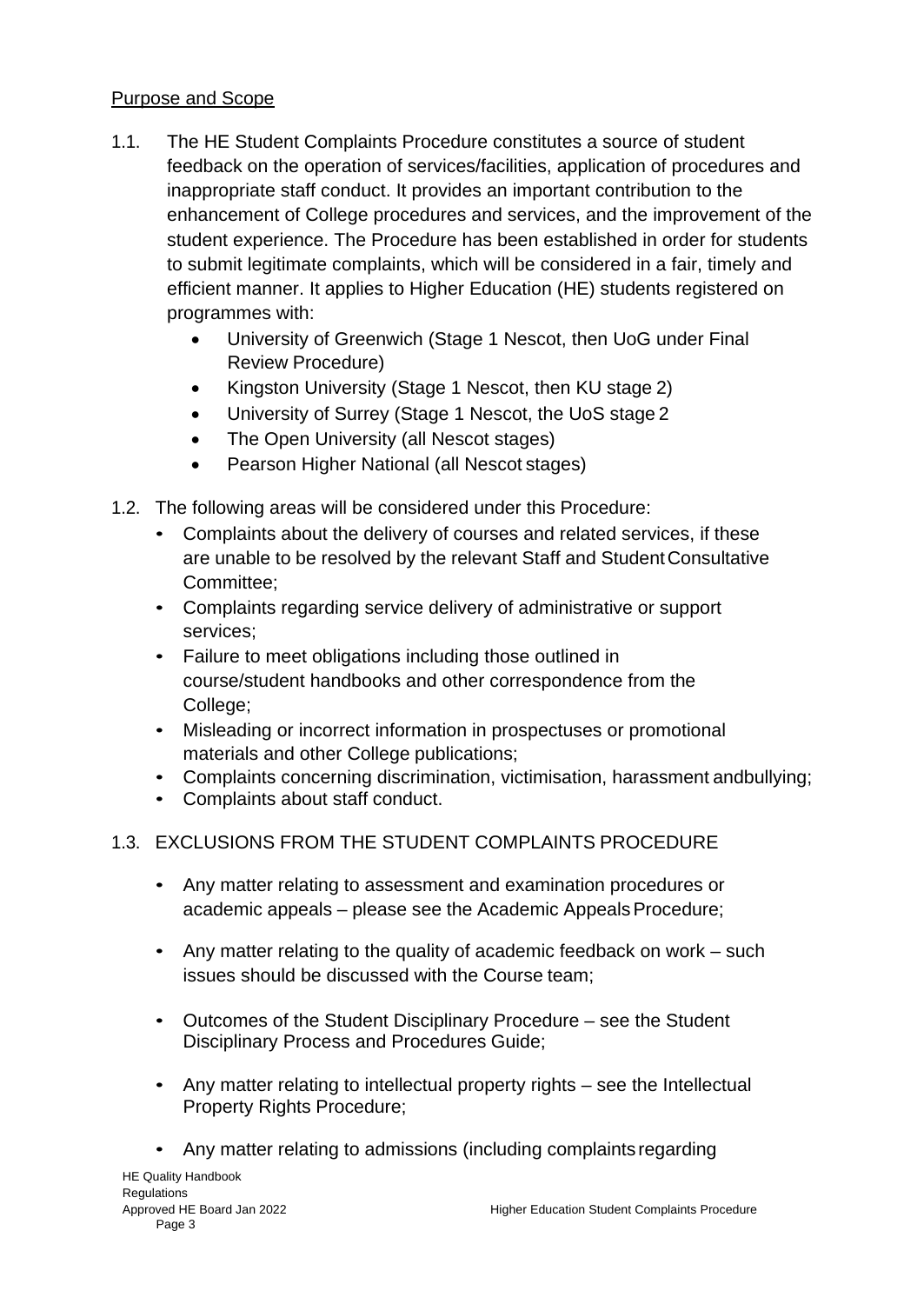application to the College as part of the admissions process) – see the Admissions Policy;

- Appeals regarding fee status decisions contact Advice and Guidance Team;
- Appeals regarding decisions on applications for student funds, such as the Access to Learning Fund– contact the Advice and Guidance Team;
- Complaints about staff employed by other organisations, including staff employed at partner institutions and by placement organisations – such matters should be raised directly with the institution ororganisation;
- Complaints or appeals against matters which have already or are currently being considered by the Office of the Independent Adjudicator for Higher Education (OIA), a court, or a tribunal
- 1.4. The Student Complaints Procedure shall apply to any Nescot HE student enrolled on a programme of study and studying at the College. As many of the HE students are on programmes awarded by partner universities not all stages of the procedure will apply. Please see 1.1 for thescope.
- 1.5. Complaints should normally be made within 15 days of the event which has given rise to the complaint or, if a series of events has given rise to a complaint, within 15 days of the final event in the series. Complaints will only be considered outside of this timeframe in exceptional circumstances.
- 1.6. The Student Complaints Procedure will be followed in accordance with the College's Equality and Diversity Policy
- 1.7. Students are expected to conduct themselves in a courteous and respectful manner when communicating with staff about their complaint. Students who do not conduct themselves appropriately may face disciplinary action in accordance with the Student Disciplinary Procedure
- 1.8. Student expenses for making a complaint or attending a meeting to discuss a complaint will not be reimbursed by the College regardless of the subsequent outcome.

#### Malicious and Fabricated Complaints

1.9. If, during the course of investigating a complaint, a staff member has reason to suspect that the student's complaint may have been fabricated or submitted maliciously, the student's misconduct will be subject to an investigation under the Student Disciplinary Procedure.

#### Multi-Issue Complaints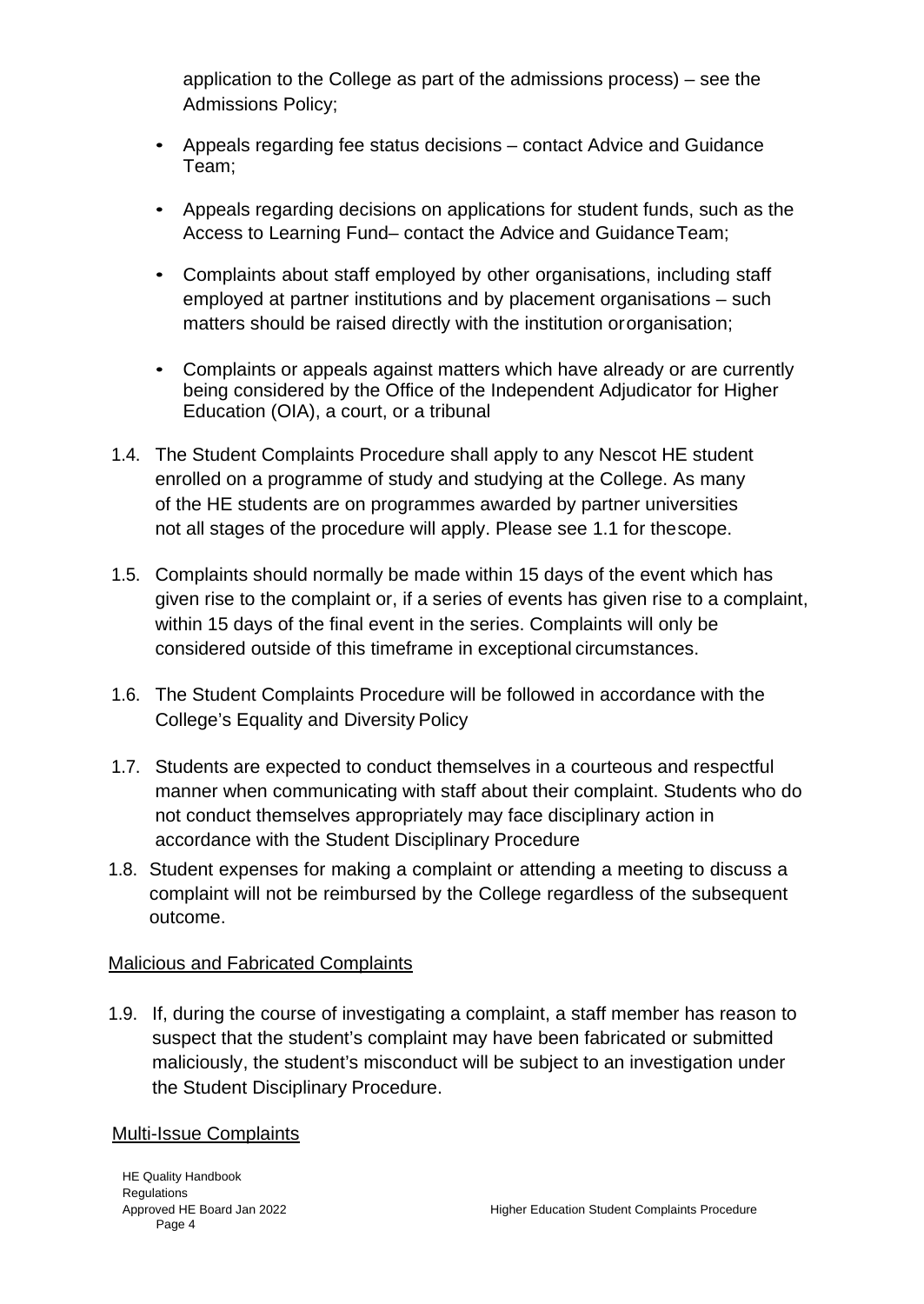- 1.10. Students should ensure that the issues being raised are pursued in accordance with the relevant College procedures, and should seek advice from the Head of Academic Standards (Academic Registrar) or Quality Office if there is any uncertainty.
- 1.11. If a complaint includes issues that fall within the remit of other procedures, such as the Academic Appeals Procedure, students will be informed of this and directed to the relevant procedure, normally within 5 days of receipt.
- 1.12. Where a student has submitted both a complaint and appeal, the Deputy Principal will liaise with Head of Academic Standards (Academic Registrar) on behalf of the Quality Office and other relevant departments, as appropriate, to determine the best way forward for the issues raised. This will normally be done within the 20 days provided for the consideration of the case from receipt.

#### Collective Complaints

- 1.13. Students submitting a collective complaint are expected to show how they personally have been affected by the situation. In certain instances, the case investigator may require a nominated individual to act as spokesperson for those students complaining.
- 1.14. Any complaints affecting a course and its delivery as a whole should be raised with a member of the Course Team as soon as they arise, or if the issues are not satisfactorily resolved in this way, through the Staff-Student Consultative Committee or its equivalent.

#### Accompaniment and Representation

1.15. A student may wish to seek advice from others when making a complaint however, this is an internal procedure, and it is appropriate for students to represent themselves with any necessary support which is permitted asfollows:

#### Accompaniment

Non Legal Representation

1.17. Non legal representation by any third party will only be permitted where there is a compelling reason, such as ill health and/or disability. In such circumstances, representation must be agreed with the staff member responsible for that stage of the process, and the student must provide signed written consent for the representation.

# Legal Representation

1.18. Legal representation will not be permitted at meetings that might be conveyed to discuss the complaint. Legal representation at any other stage of theprocedure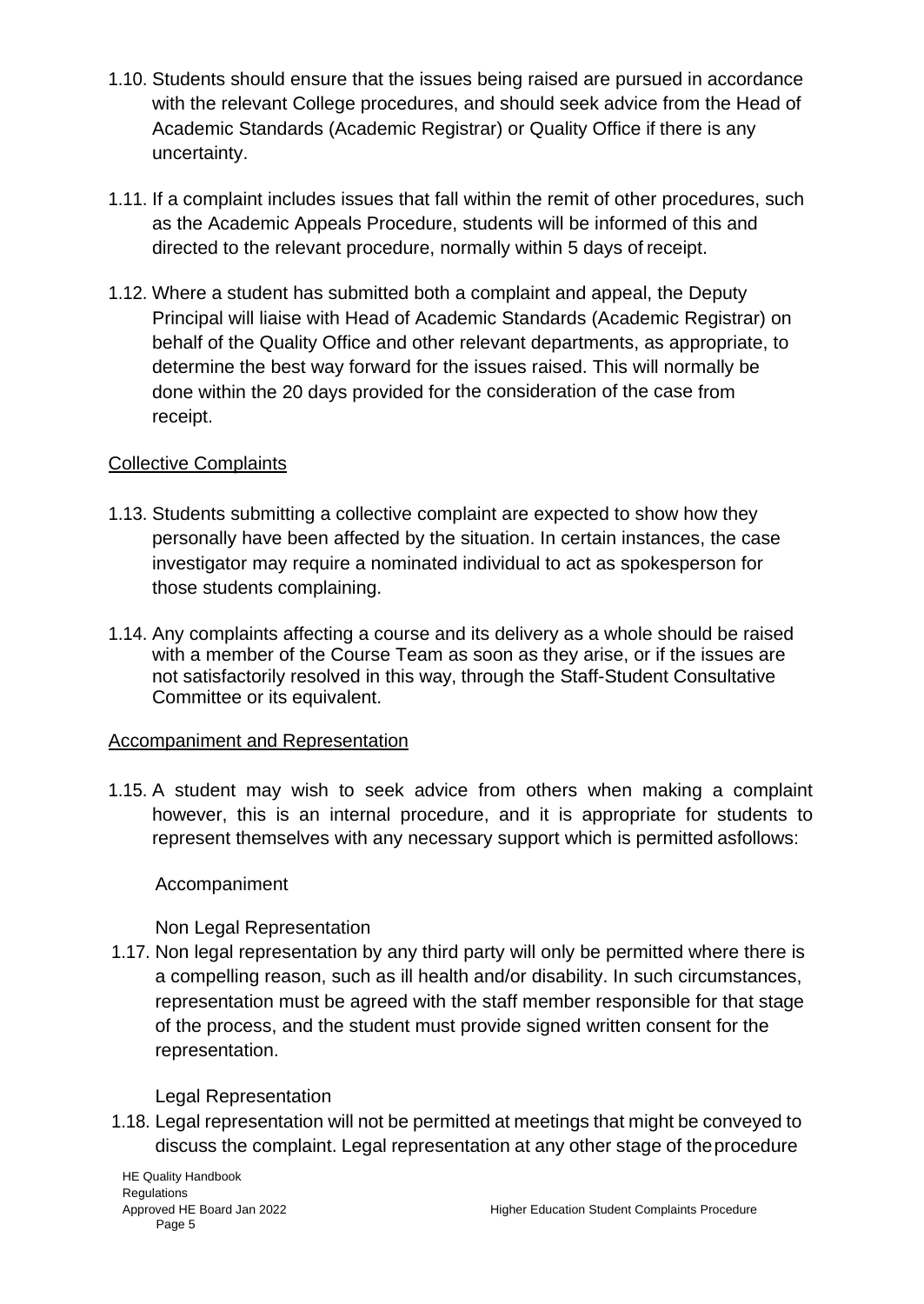may only be permitted in exceptional circumstances and if considered necessary by the College (whose decision is final). If the College determines that legal representation is not necessary,

the student will be given the opportunity to continue the internal procedure without legal representation. If the student does not want to proceed on this basis, the College will treat the matter as closed and issue a Completion of Procedures letter.

# **2. INFORMAL STAGE: LOCAL LEVEL RESOLUTION**

- 2.1. In the first instance, complaints should normally be raised locally in writing with the staff member directly responsible for the delivery of the service, or the line manager if the complaint relates to the conduct of a staff member. A copy of this complaint should be copied to the College Quality Office [\(quality@nescot.ac.uk\)](mailto:quality@nescot.ac.uk) who will log the complaint and coordinateproceedings.
- 2.2. Complaints which are submitted outside the 15 day period may not be considered, and the student will be notified accordingly. This decision is considered final, and as such the student will be issued with a Completion of Procedures letter.
- 2.3. Staff will acknowledge receipt of the complaint within 5 days and initiate the investigation, a full response should be provided within 20 days of receipt, copied to the Quality Office.
- 2.4. Following the completion of the investigation, the staff member may uphold the complaint in full or part (and suggest any action to resolve the complaint), or dismiss it. If complex or serious issues have been raised, the staff member may advise the student to submit a Stage 1 complaint within 20days.

## **3. STAGE 1 FORMAL COMPLAINT: COLLEGE QUALITY OFFICE RESOLUTION**

#### **Submission**

- 3.1. If a complaint has not been resolved to the student's satisfaction at the informal stage, or they have been advised to escalate their complaint by the investigating staff member, a Stage 1 complaint should be made. This is a formal complaint. A letter of complaint, in addition to any supporting documentation and relevant documents from the informal stage, must be submitted by the student within 20 days. The submission should include a statement from the student about the desired outcome from the complaint
- 3.2. Complaints concerning either service delivery or relating to staff conduct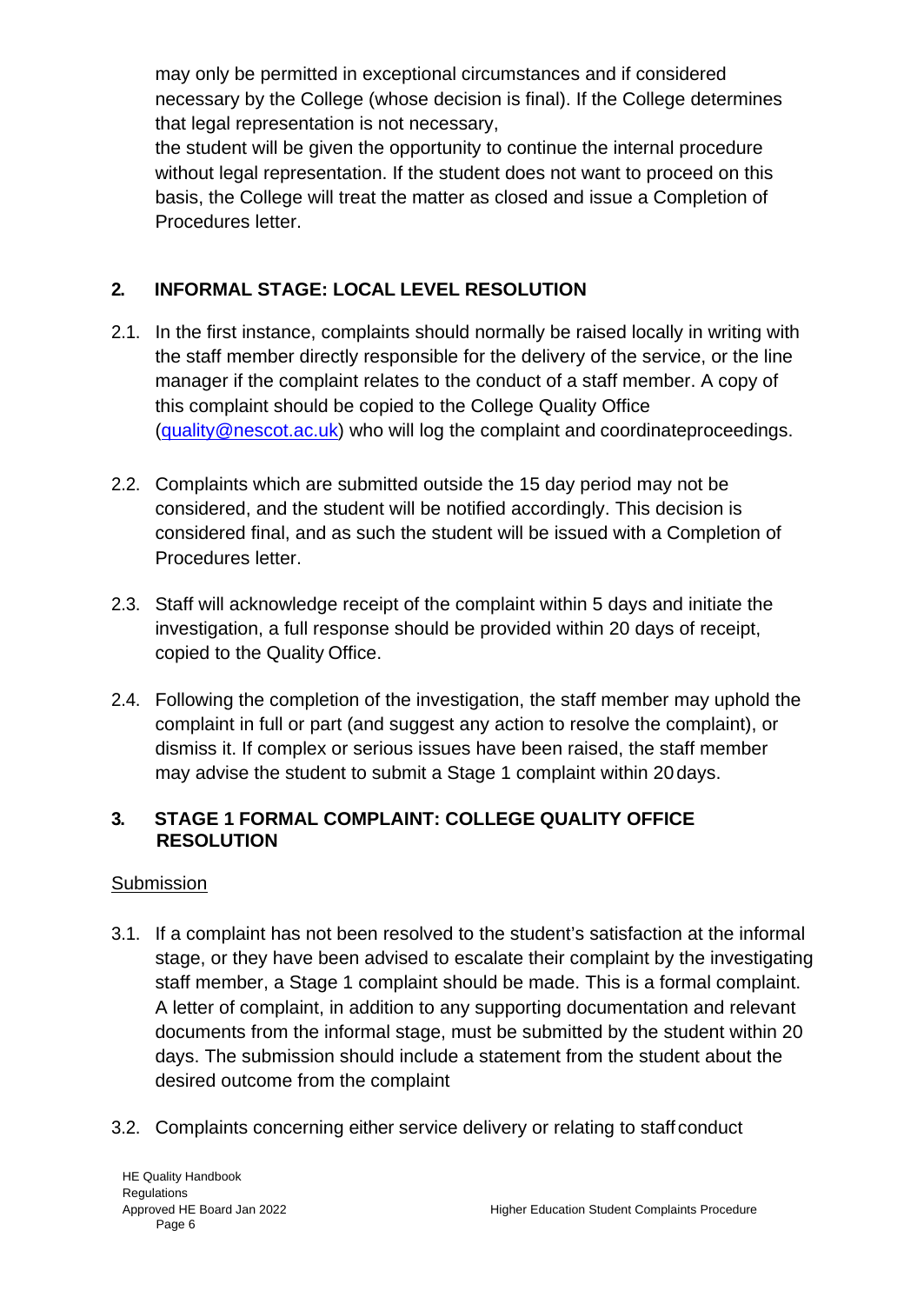should be submitted to the College Quality Office. The complaint will be assigned to an independent member of College staff who is not a member of staff in the department where the student is enrolled, a member of the teaching team on that course or a member of the Quality Office.

3.3. Complaints which are submitted outside the 20 day period will not be considered, and the student will be notified accordingly. This decisionis considered final, and as such the student will be issued with a Completion of Procedures letter.

#### Conduct of Investigation

- 3.4. The Quality Office or nominee will acknowledge receipt of the complaint within 5 days and initiate the investigation, a full response should be provided within 20 days of receipt.
- 3.5. Throughout the investigation of a Stage 1 complaint, the case investigator will liaise with the Head of Academic Standards (Academic Registrar) and the Quality Office. They will seek clarification from the student and staff as required.

## Outcome

- 3.6. Following the completion of the investigation, the case investigator may uphold the complaint in full, in part, or dismiss it. In addition to any appropriate means of resolution, one or more of the following courses of action may be recommended: -
	- •An apology to the student;
	- The payment/refund of any costs incurred by the student;
	- •An ex-gratia payment to take account of any inconvenience; and/or
	- •A request that the relevant policy/procedure is revised.
- 3.7. The College will implement such recommendations (including payments/refunds). Any payments due to the student will normally be paid within 20 days of their acceptance of the offer.
- 3.8. At the end of the investigation the student will be issued with a Completion of Procedures letter.
- 3.9 Outcomes of complaint investigations concerning staff conduct will be copied to the Deputy Principal. If any disciplinary or remedial action is required, this will be conducted in consultation with Human Resources.
- 3.10. The Quality Office will maintain a record of the investigation and the outcome, to be included in the Annual Report on Student Complaints.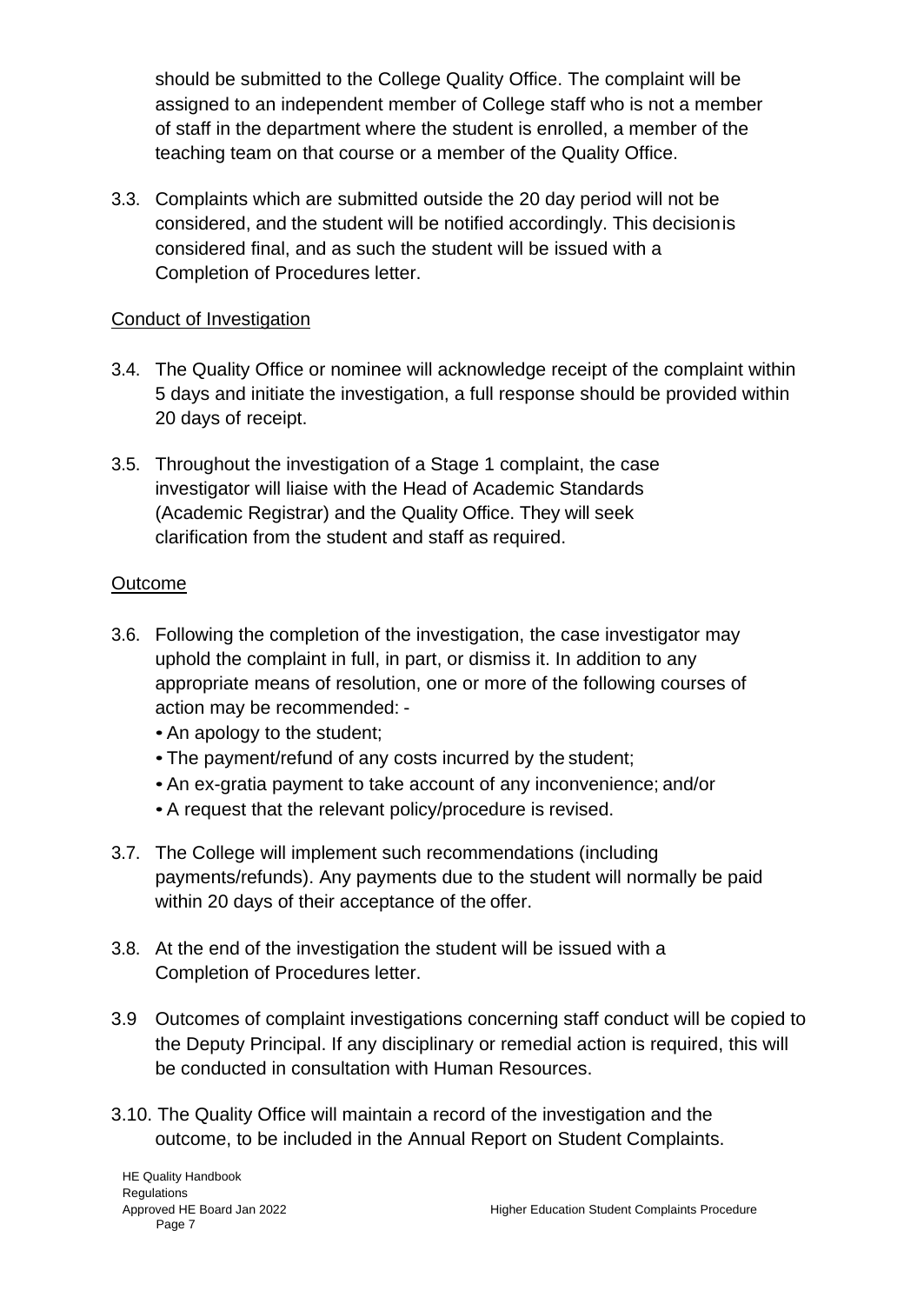# **4. STAGE 2 FORMAL COMPLAINT: COLLEGE PRINCIPAL RESOLUTION**

- 4.1 This stage applies to HE students registered on Pearson Higher National awards and Open University programmes. In the case of students registered on courses from one of the following universities, they should follow the awarding bodies procedure if the complaint is not resolved at stage 1:
	- University of Greenwich (Stage 1 Nescot, then UoG *Final Review Procedure*)
	- Kingston University (Stage 1 Nescot, then KU stage 2)
	- University of Surrey (Stage 1 Nescot, the UoS stage 2
- 4.2 If a complaint has not been resolved to the student's satisfaction at formal stage 1, they may escalate their complaint to thePrincipal.
- 4.3 A Stage 2 complaint may be made if the student has reason to believe that the Stage 1 response was unreasonable or that there was a failure in the investigation. Stage 2 is a review by the Principal or Deputy Principal and not a re-investigation of the original complaint. A letter of complaint, with supporting documentation – including the Stage 1 complaint, evidence, the student's desired outcome for resolution and outcome letter – should be submitted by the student within 20 days of the date of the Stage 1 outcome letter.
- 4.4 Complaints which are submitted outside the 20 day period will not be considered, and the student will be notified accordingly. This decision is considered final, and as such the student will be provided with a Completion of Procedures letter.
- 4.5 the Principal will acknowledge receipt of the complaint within 5 days and provide an anticipated time frame for a response (this will normally be no more than 20 days from receipt).
- 4.6 If a Stage 2 complaint reveals that the previous stage may have been unreasonable or that there was a failure in the investigation, and there is evidence to support this, further investigation may benecessary.
- 4.7 Following the completion of the investigation, the Principal may uphold the complaint in full, in part, or dismiss it. In addition to any appropriate means of resolution, one or more of the following courses of action may be recommended: -
	- An apology to the student;
	- The payment/refund of any costs incurred by the student;
	- An ex-gratia payment to take account of any inconvenience; and/or
	- A request that the relevant policy/procedure is revised.
- 4.8 If a student rejects an offer made or does not respond within the stipulated time frame, a Completion of Procedures letter will be issued, stating whether or not the College is willing to keep the offer open in the event that the complaint is referred to the Office of the Independent Adjudicator for consideration.
- 4.9 The Quality Office will maintain a record of the investigation and the outcome,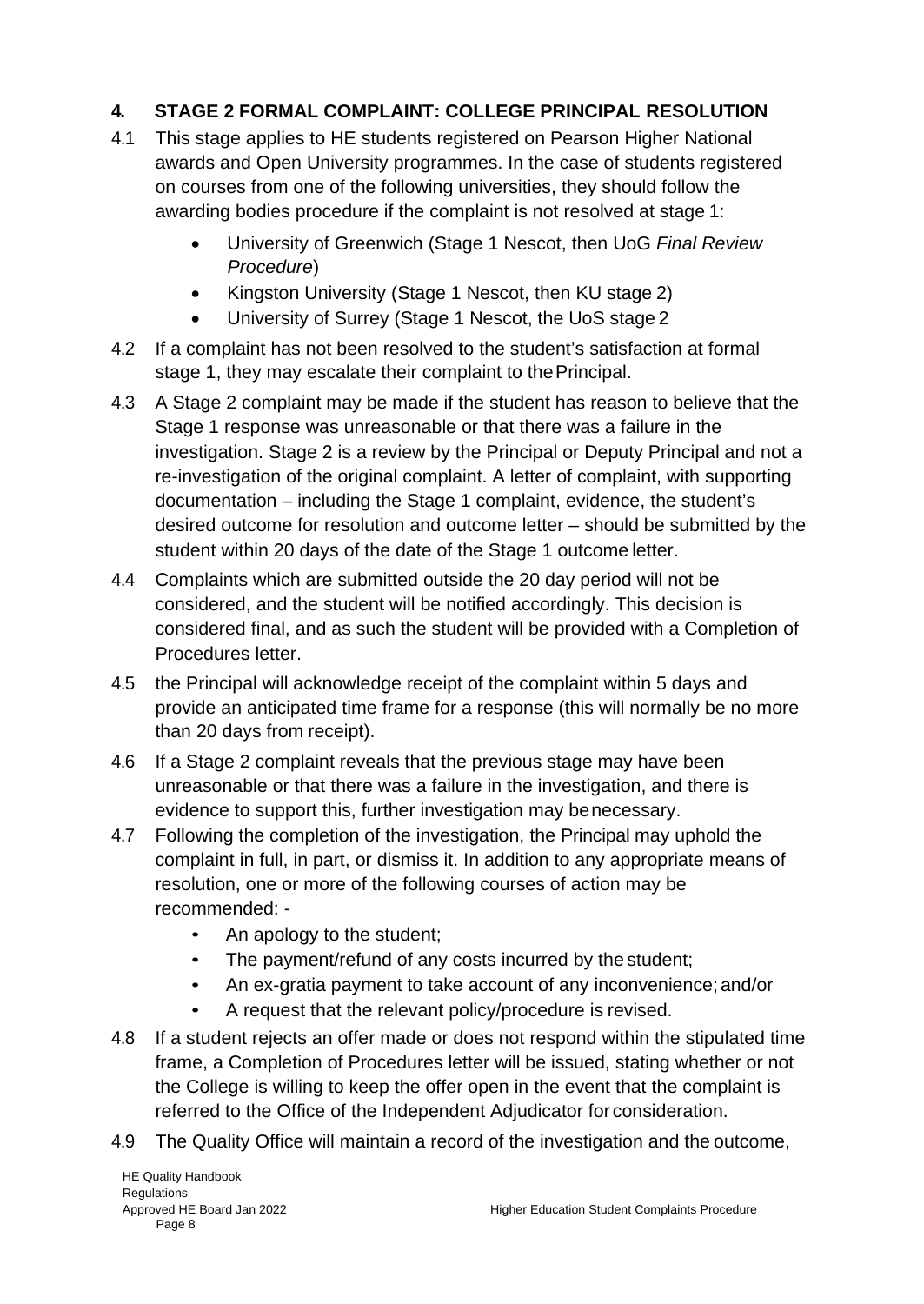to be included in the Annual Report on Student Complaints.

# **5. OFFICE OF THE INDEPENDENT ADJUDICATOR ('OIA')**

5.1. The OIA provides a free and independent scheme for the review of student complaints, which includes the right to appeal against a final decision by a College. Where a student has completed all of the available processes under the Student Complaints Procedure, the College will issue the student with a Completion of Procedures letter. Any application to the OIA will need to be made within 12 months of the date of this letter. Further information about submitting a complaint to the OIA can be found on their website [–](http://www.oiahe.org.uk/) [www.oiahe.org.uk.](http://www.oiahe.org.uk/)

Students studying on higher education courses validated by the Open University are referred to the Open University's policies in respect of appeals to the Office of the Independent Adjudicator – see [https://help.open.ac.uk/documents/policies.](https://help.open.ac.uk/documents/policies)

**Student may not escalate a complaint to the OIA without going through all stages for this procedure.**